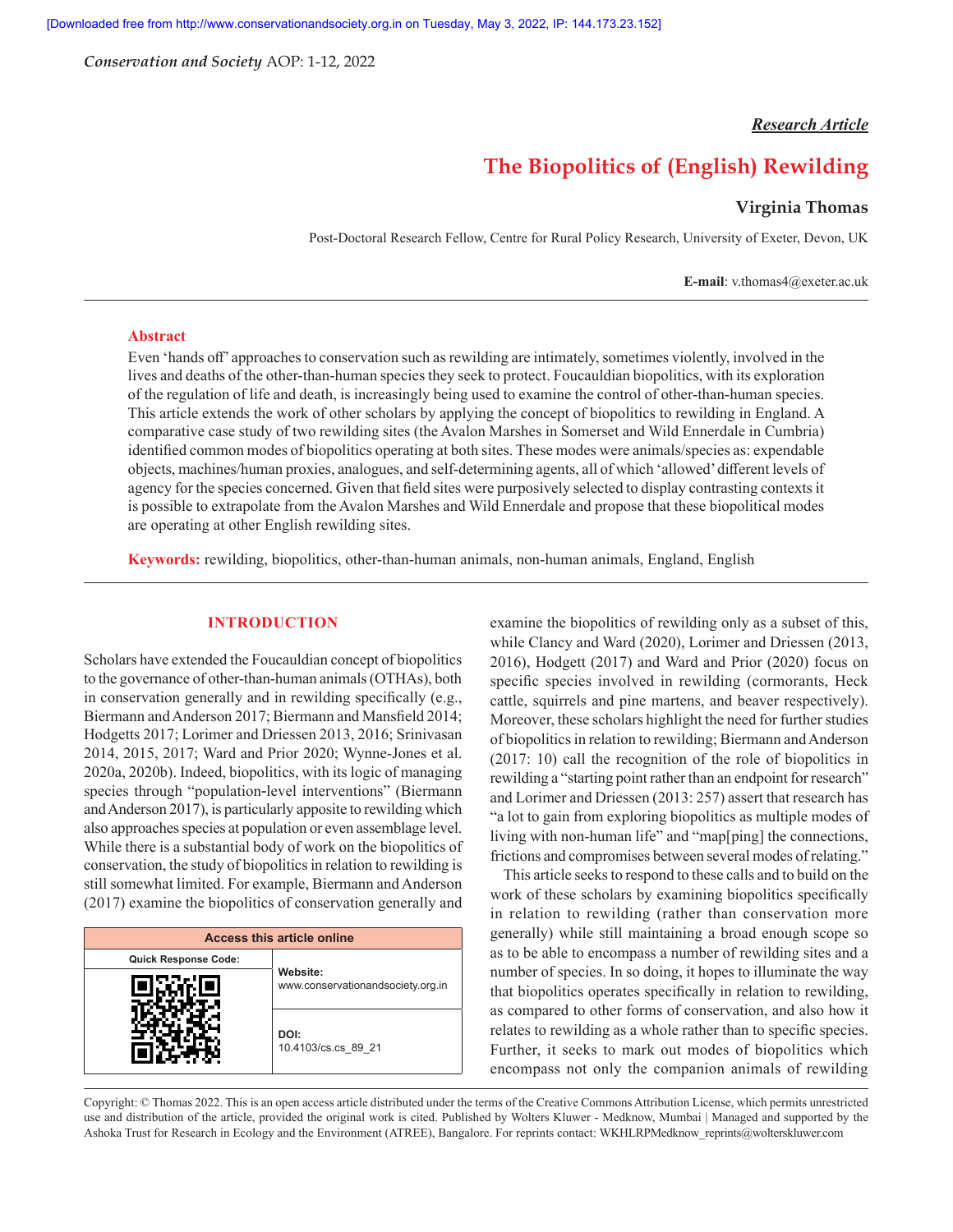but its companion species (Haraway 2003; Tsing 2012). In order to tend to this investigation this research examined two English 'rewilding'<sup>1</sup> sites: the Avalon Marshes in Somerset in England's south west and Wild Ennerdale in Cumbria in England's north west.

#### **REWILDING**

Rewilding differs from other ecological restoration approaches in that, in addition to seeking to restore ecosystem function, it places emphasis on other-than-human autonomy and a reduction of human intervention (Ward and Prior 2020; Wynne-Jones et al. 2020a). In addition, it focusses on increasing biodiversity whereas traditional conservation may seek to maintain the status quo (Sandom et al. 2018) and, also in contrast to traditional conservation, it often (although not always) aims to operate at "landscape scale" (Sandom et al. 2018). There are, however, many ways of approaching rewilding's aims and there is not necessarily always agreement as to what can or should constitute rewilding. Indeed, rewilding is a notoriously "plastic" term (Jørgensen 2015) which can be applied to a broad spectrum of activities (Sandom et al. 2018) with understandings of the term often varying according to its location (Jørgensen 2015). For example, a distinct form of rewilding has been identified in England which, inter alia, admits the involvement of domestic as well as wild species (Thomas 2021). The involvement of domestic and wild species coupled with the aim of increasing other-than-human autonomy creates complex, and sometimes fraught, human-animal relationships, biopolitical modes, and "entanglement[s] of harm and care" (Srinivasan 2015) which are the focus of this article. To set this research in context, previous scholarship on the application of biopolitics to conservation and rewilding is set out in the following section.

# **BIOPOLITICS (OF CONSERVATION AND REWILDING)**

Foucault's (1978: 138) notion of biopolitics is concerned with the exercise of power over and regulation of living things, specifically with the administration, optimisation and multiplication of life, seeking to "exert a positive" influence that will "ensure, sustain, and multiply" it. Two concepts, in particular, emerge from biopolitics which are pertinent to conservation and rewilding; "massifying" and "making live and letting die" (Foucault 1976). Massifying refers to the way biopolitics approaches living things as a collective rather than as individuals (Foucault 1976) and is similar to ecocentrism, in that, in each case the unit of interest is the collective: value is placed on assemblages as a whole, which, in the case of ecocentrism, includes both biotic and abiotic elements (Kopnina et al. 2018). For comparison, governance of individuals (what Foucault (1990) would call anatomo-politics) is akin to biocentrism: here the unit of interest is the individual and value is placed on the (biotic) components of an (eco)system (Kopnina et al. 2018). Part of the relevance of massifying to conservation generally and rewilding specifically is that, given their respective focus on species and ecosystems, the logics of care within their biopolitical regimes entail "a radical transition from an ethical domain of individual care to a concern for the ecological whole, where individual suffering is insignificant" (Linnartz and Meissner 2014: 6). This transition exemplifies the "massifying" of biopolitics—with respect to conservation the mass is the species and with respect to rewilding the mass is the ecosystem assemblage.

The second relevant concept, "making live and letting die," emerges from Foucault's (1976) conceptualisation of the way power evolved from the sovereignty of monarchs to the biopolitics of government. Whereas a sovereign had absolute power over their subjects, a government would make more allowances for the agency of its citizens. So, while sovereignty held the power to "take life or let live," a notion which centres on death and the ability to evoke or postpone it (Foucault 1976), the "make live and let die" of biopolitics are interpreted as "strategies for the governing of life" (Rabinow and Rose 2006: 195). Make live, let die with its focus on life and the ability to compel or deny it is, however, arguably more coercive than take life, let live (Foucault 1976). This logic of coercive control aptly encapsulates current human attitudes to other-thanhuman species and it, therefore, follows that this concept is highly applicable to conservation generally and rewilding specifically. Indeed scholars (e.g., Biermann and Mansfield 2014; Braverman 2016; Srinivasan 2014, 2015, 2017) have emphasised the appropriateness of applying biopolitics to conservation, since both are concerned with the governance and optimisation of life at collective levels—biopolitics with populations and conservation with species. Accordingly, biopolitics has been applied both to the science of conservation biology (e.g., Biermann and Mansfield 2014; Braverman 2016) and to the practice of conservation in the field (e.g., Braverman 2016; Srinivasan 2014, 2017; Hodgetts 2017; Ward and Prior 2020). Indeed, Biermann and Mansfield (2014: 262) identify conservation biology as being an inherently biopolitical science with its "aim to foster and protect the diversity of non-human life, taking as [its] object not individuals … but populations, communities, and species." Scholars have also highlighted the way that the biopolitical power of conservation rests not only with its ability to order (and therefore govern) life at species level, but in its ability to make clear distinctions between species, particularly with regard to which ones are made to live or let die (Braverman 2016; Hodgetts 2017). Making such distinctions have long been the domain of biology (with its Linnaean classification system) and conservation (which is predicated on categories and their maintenance (Milton 2000)), and Braverman (2016: 34) describes threatened species lists (a key tool for conservation science) as "a biopolitical technology par excellence."

Despite conservation biology being concerned with species, conservation practice nevertheless deals with, and works through, individuals since collectively they constitute species (Srinivasan 2014). This leaves individuals in a difficult position however since their "lives acquire meaning only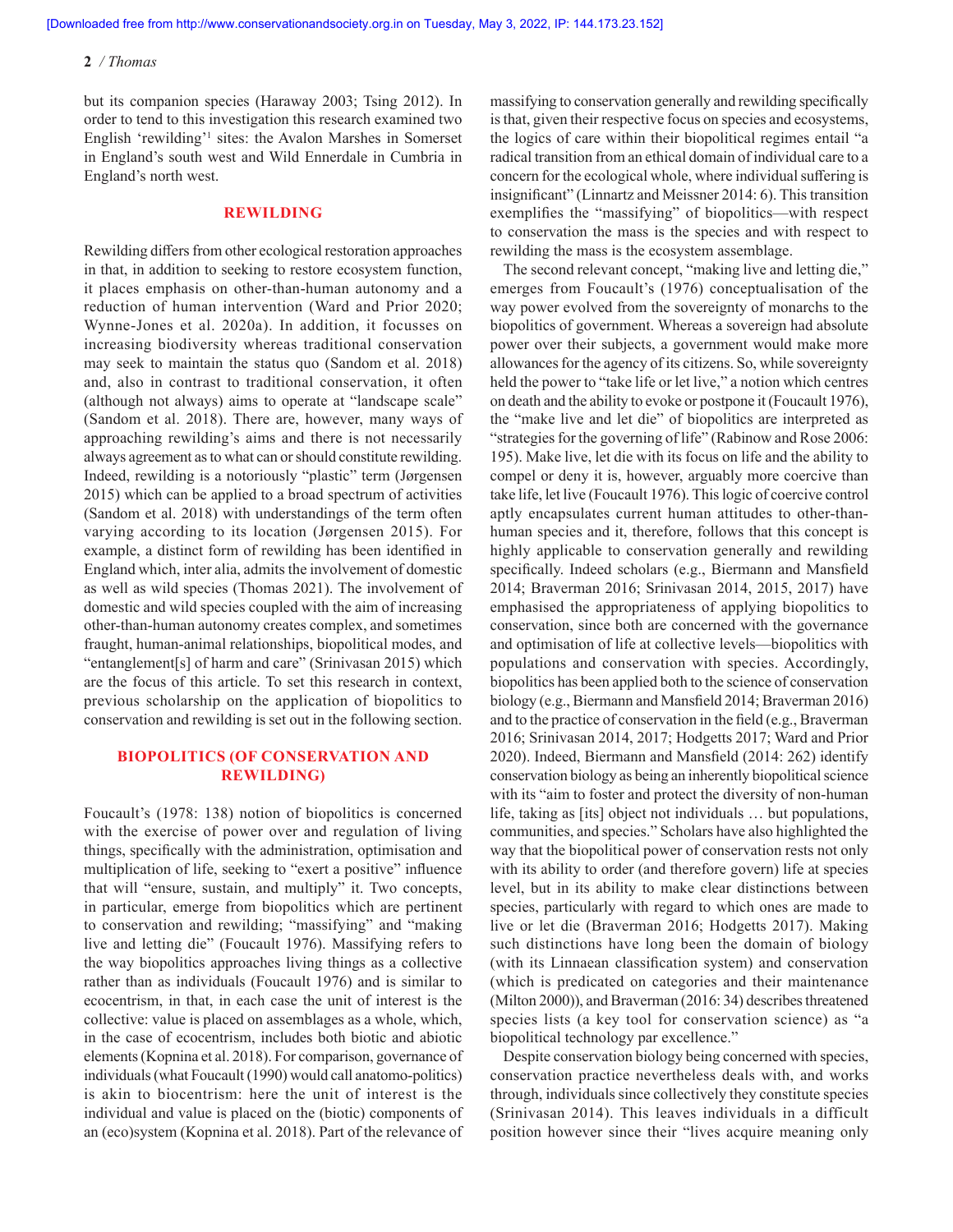when they advance the long-term well-being of the broader population or are essential to sustaining key biological processes" (Biermann and Mansfield 2014: 214). This results in "an entanglement of harm and care which comes about because the individual is often used as a means to an end in the pursuit of the welfare of the larger population or collective" (Srinivasan 2015: 208). Such entanglements of harm and care can be even more pronounced in rewilding than in traditional conservation since rewilding is more concerned with ecosystems and multi-species assemblages than with single species, leading to "practices that can be simultaneously caring and harmful to individuals in the name of the conserved collective" (Wynne-Jones et al. 2020a: 72). Rewilding is developing new biopolitical modes to negotiate these entanglements in which Wynne-Jones et al. (2020b: 90) see "a broad spectrum of biopolitical possibilities with differing degrees of departure from traditional conservation approaches." It is suggested that this departure will offer new biopolitical framings which "break with old biopolitical framings and strictures" (Wynne-Jones et al. 2020b: 98): this break is centred on two elements of biopolitics and rewilding: life and agency (or subjectification).

Rewilding has a fundamentally different approach to life than traditional conservation does. Traditional conservation, with its target driven approach and its concentration on specific species and habitats, focuses very strongly on the make live, let die ethic (van Dooren 2014). For example, species which are considered desirable, and are targeted for conservation, can be 'made' to live by 'forcing' the individuals which constitute the species, to exist/continue to exist via coercive means, e.g., managed breeding programmes (van Dooren 2014). On the other hand, species that are not considered desirable2 , and are therefore not targeted for conservation, are excluded from such care programmes and are 'let' die, through sacrifice or neglect (van Dooren 2014). The sacrifice/neglect may be intentional or unintentional, deliberate or accidental, or even conscious or unconscious; individuals may be compelled to perform roles which expose them to risk of death, or entire species may be allowed to perish due to lack of intervention if conservation efforts are directed elsewhere (van Dooren 2014). Rewilding, with its open-ended approach and its avoidance of targets or goals, has no such commitment to making live. Conversely, its "hands-off approach" (Corlett 2016) aligns very strongly with the "let die" ethic of Foucault's biopolitics. This has seen it criticised both for a lack of care for its companion species (Lorimer and Driessen 2013, 2014; Keulartz 2009), and for its uniform application of the let die approach which leads critics to fear that vulnerable species will fare less well during rewilding than under traditional conservation regimes (Sandom et al. 2018).

Therefore, the somewhat unsatisfactory mapping of rewilding onto current modes of biopolitics, given that it does not demonstrate a clear position with respect to life, indicates that rewilding is creating new biopolitical spaces and that new modes of biopolitics are therefore necessary with respect to

the companion species of rewilding. Indeed, while Biermann and Anderson (2017: 2) note, perhaps rather unsurprisingly, that "there is not a single "conservation biopolitics" but instead an entanglement of overlapping and contradictory logics and techniques," this research would suggest that there is not even a single "rewilding biopolitics." Rather, similarly to Biermann and Anderson's (2017) research, the biopolitical modes identified as operating with respect to rewilding are overlapping (both of each other and of other biopolitical approaches to companion species e.g. those used in traditional conservation and/or farming) and contradictory (again of each other and of those of conservation more generally). For example, the 'hands off' approach in some biopolitical modes of rewilding run counter to more interventionist approaches of orthodox conservation strategies. Similarly, as will be discussed later, the biopolitical approach to cattle in a rewilding project is not immediately, ostensibly different from the treatment of cattle in an extensive farming system. Indeed, in some instances cattle simultaneously play a role in rewilding and in extensive farming systems.

The other key difference between the biopolitics of traditional conservation and the (potential) new biopolitical regimes of rewilding is that "the unruly agency of the more-than-humans in question identif[ies] them as subject-objects (rather than the static objects) of rewilding" (Wynne-Jones et al. 2020a: 72) so that rewilding becomes a relational achievement between human and OTHAs in contrast to traditional conservation where species are the object rather than the subject of conservation. For example, animals can be enrolled through techniques of "'self-government' that shape their mobilities to achieve wider ecosystem goals… for the ultimate benefit of human societies" (Hodgetts 2017: 24). Hodgetts (2017: 24) notes that rewilding "utilise[s] animal species to enact specific ecological functions. In so doing, such schemes 'subjectify' specific animals … they are politically rendered as self-governing subjects, but simultaneously rendered as objects with ambiguous political status." It is this ambiguous political status which this paper explores since the more-than-human agency identified by Wynne-Jones et al. (2020a) is what rewilding relies upon given its aim of increasing non-human autonomy. The "unruly" nature of this agency means that it is "constantly escap[ing] control" such that "to promote and protect life [especially in rewilding projects] means to acknowledge the dynamism and inherent unpredictability of biological processes" (Biermann and Mansfield 2014: 263). This presents a paradox which lies at the root of rewilding (Biermann and Mansfield 2014): "the need for control" but also "the need for an absence of control" (Hinchliffe and Bingham 2008). This paradox gives rise to contradictory logics within the biopolitics of rewilding which Ward and Prior (2020) describe as "managed autonomy" and which von Essen and Allen (2016) describe as "wild but not too wild" where the "wild sovereignty" of OTHAs is curtailed by (sometimes ad hoc) human interventions. The logics of the new biopolitical modes that are emerging within rewilding are described in section 'Results And Discussion: Biopolitical Modes Of Rewilding' in this article.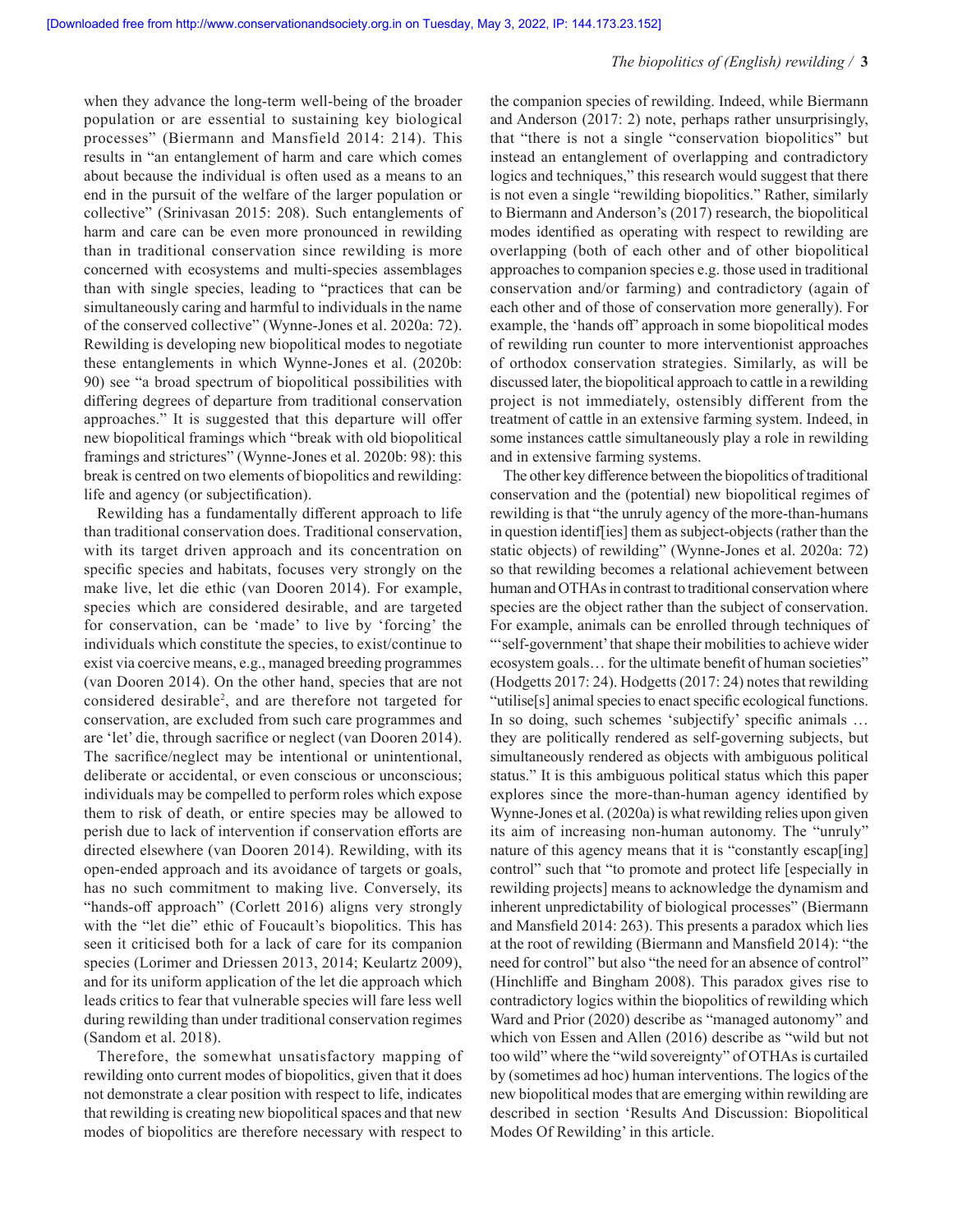#### **METHODS**

The data on which this article is based was obtained as part a comparative case study of two rewilding sites (the Avalon Marshes and Wild Ennerdale) investigating the landscapes of rewilding and the way they were negotiated. Central to this was the negotiation between the humans and OTHAs that participate in rewilding at each site and the biopolitical modes which emerge. Data to inform this was drawn from semi-structured interviews with practitioners and stakeholders of rewilding at each site (Avalon Marshes n=19, Wild Ennerdale n=18). Where possible these interviews were walking interviews since this method provided unique and privileged insight into the landscape of the field sites (Evans and Jones 2011). Interviews were recorded, transcribed and then coded thematically using Nvivo 12 to identify common themes (Gibbs 2012).

The Avalon Marshes are a 1,500 ha network of wetland reserves in Somerset in the south west of England and Wild Ennerdale comprises 4,300 ha of the Ennerdale Valley within the Lake District National Park in Cumbria in England's north west. The Avalon Marshes exist on land which was previously intensively farmed or from which peat was extracted at an industrial scale. Their creation thus involved significant ecosystem restoration and increases in biodiversity (two of the key tenets of rewilding) (Thomas 2021). Once this habitat was established several species recolonised the area in acts of auto-rewilding (Clancy and Ward 2020) demonstrating the other-than-human agency involved and illustrating an increase in natural autonomy (another key tenet of rewilding) (Thomas 2021). Wild Ennerdale is situated in the Ennerdale Valley, an area previously used for hill-sheep farming and commercial Sitka spruce forestry. This land-use is transitioning to extensive cattle grazing and native deciduous woodland. This demonstrates ecological restoration and biodiversity increase together with a reduction of human intervention since the farming and forestry practices are now lower input than previously. While neither site explicitly titles themselves as rewilding both are described as such by those external to the projects and Wild Ennerdale is a member of the European Rewilding Network, proclaiming the fact on its website. Although both sites seek to reduce human intervention and increase natural autonomy practitioners at the Avalon Marshes undertake considerably more management than do practitioners at Wild Ennerdale and there is, subsequently a corresponding difference in other-than-human autonomy between the sites. The two sites, selected via purposive sampling, therefore provided contrasting contexts of rewilding in England: southern versus northern locations, lowland versus upland geographies, avoidance versus (partial) use of the term rewilding and different levels of human intervention.

In relation to these levels of human intervention, and corresponding levels of other-than-human agency, a typology was developed to assist in the categorisation of rewilding initiatives which also informed case selection, with cases being chosen to illustrate different categories in the typology (Figure 1). The typology classifies rewilding depending on the location of agency, i.e., whether it rests with humans or other-than-humans, and the level of human intervention in the landscape, i.e., the extent to which landscape can be considered 'natural' as opposed to being the product of human intervention and, therefore, in some way 'cultural'. It should be acknowledged that the question as to whether landscapes are 'natural' or 'cultural' is a highly complex one; Cronon (1996) points out that "landscape" and "wilderness" used to be synonymous and that landscape was, therefore, romanticised as that which was "pristine" i.e., with no human artefacts—indeed it was seen not only as the opposite of civilisation but as a kind of prelapsarian Eden. Meanwhile other views recognise the role of humans in landscapes and regard them as "the product of interactions between sets of natural conditions … and sets of cultural practices" (Wylie 2007: 9). This latter view is particularly relevant to England with its long history of human habitation and extensive human modification of the land (Linnell et al. 2015). This makes a consideration of 'natural' and 'cultural' landscapes particularly problematic in England but also particularly important since the English perception of a 'wild' landscape is often very different from what would be considered 'wild' in other parts of the world, and even English landscapes which look ostensibly 'natural' have in fact been shaped by human actions (Deary and Warren 2019).

The intersection of these two factors determines where on the rewilding spectrum a project falls (low to high) and dictates the extent to which nature or culture are active or passive within the project and also whether they are entirely dominating or only leading a project. According to the typology, the Avalon Marshes are a case of 'culture-led, active nature rewilding', and Wild Ennerdale is a case of 'nature-led, active culture rewilding' i.e., the Avalon Marshes are lower on the rewilding spectrum than Wild Ennerdale given the difference in human intervention between the sites. It is important to note, however, that although Wild Ennerdale could be considered higher on a rewilding scale than the Avalon Marshes it is still lower on the spectrum than some rewilding projects outside England. In fact, given that Wild Ennerdale can be considered one of the more advanced rewilding projects in England, this research suggests that no English rewilding sites could be said to lie towards the upper end of the rewilding spectrum, certainly as compared to rewilding in other countries. Indeed, rewilding as a concept and a practice is being "domesticated" in England as compared to other regions (Thomas 2021). Modifications to rewilding's size (smaller scale in England as compared to other places), compromises regarding species reintroductions (i.e., curtailed ambitions to reintroduce large carnivores), increased requirement for ongoing human intervention (partially due to incomplete trophic webs), reduced scope for increase in other-than-human autonomy (attendant to the ongoing human intervention), and somewhat restricted increase in ecological functioning/resumption of natural processes given the aforementioned limitations, mean that rewilding in England as a whole is more moderate than forms of rewilding in other countries. According to the typology then, no rewilding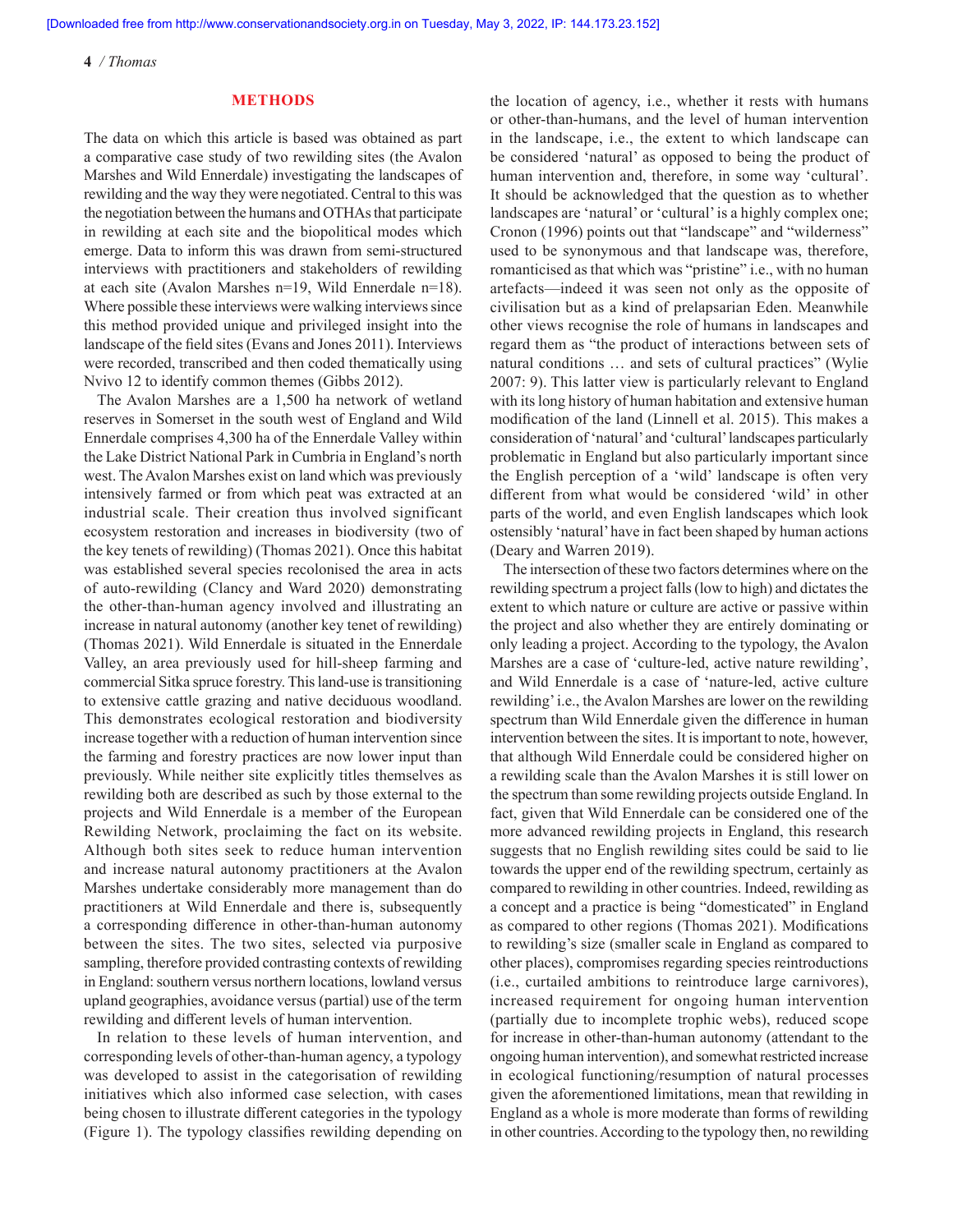# *The biopolitics of (English) rewilding /* **5**



Location of agency

| Type                                         | Description                                                                                                                                                                                                                                                                                                                                                                                                                                                                      |                       |  |
|----------------------------------------------|----------------------------------------------------------------------------------------------------------------------------------------------------------------------------------------------------------------------------------------------------------------------------------------------------------------------------------------------------------------------------------------------------------------------------------------------------------------------------------|-----------------------|--|
| Natural<br>dominance<br>(passive<br>culture) | Allows natural, ecological processes to resume / continue without human<br>intervention. Can include land abandonment or the deliberate exclusion of<br>humans / human activities (i.e. there is no human intervention).                                                                                                                                                                                                                                                         | High                  |  |
| Nature led<br>(active<br>culture)            | Encourages natural, ecological processes to resume / continue with<br>human intervention to facilitate, accelerate or moderate this process<br>(i.e. there is low human intervention).                                                                                                                                                                                                                                                                                           |                       |  |
| Culture led<br>(active nature)               | Compels / forces natural, ecological processes to resume / continue via<br>human intervention possibly involving the removal of previous signs of<br>human intervention. Levels of human intervention may be an interim,<br>remedial, restorative step during which more significant interventions<br>occur and then cease, allowing nature to become (more) active, or<br>they may be planned to continue throughout the project (i.e. there is<br>moderate human intervention) | Level of<br>rewilding |  |
| Cultural<br>dominance<br>(passive<br>nature) | Permits some natural, ecological processes to resume / continue within the<br>bounds of culturally dominated land use. NB this may not strictly be<br>rewilding but may also include landscape preservation (as opposed to<br>conservation) usually as a result of culturally or historically significant<br>landscapes or structures (i.e. there is high human intervention).                                                                                                   | Low                   |  |

#### **Figure 1** *Typology of rewilding*

initiatives in England fall into the natural dominance, passive culture category and this affects the biopolitical modes which are created and how they operate.

# **RESULTS AND DISCUSSION: BIOPOLITICAL MODES OF REWILDING**

From the interview data, four biopolitical modes specific to rewilding were identified. These modes position OTHAs as human proxies, analogue species, expendable objects, and selfdetermining agents. Each of these modes are discussed in the following sections and the logics of life and death applied to each mode are summarised in Table 1. It is important to note that while the examples given are all OTHAs, the typology could be applied equally well to all other-than-human species; the OTHAs have been selected for illustrative purposes due to their presence and visibility in the Avalon Marshes and Wild Ennerdale. It should also be noted that the 'boundaries'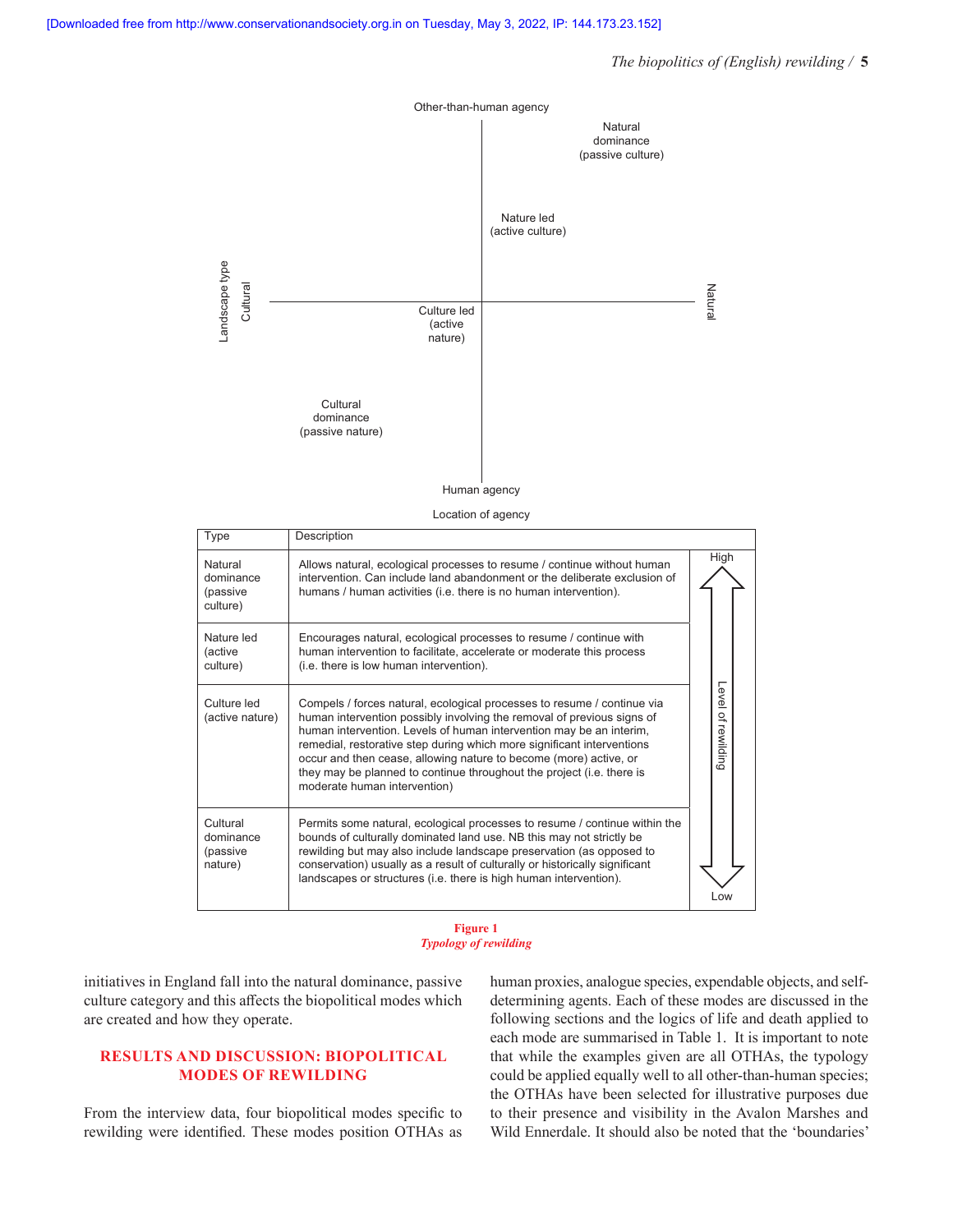| Typology of the biopolitical modes of the companion species of rewilding (after Lorimer and Driessen, 2013) | Species as expendable objects      | Species are human subjects.                                                                  | Species or individual level   | Make live logic: life is not valued,<br>these species are considered<br>disposable.                                                                                                                                                                      | Let die logic: death (or presence)<br>is irrelevant. These species as<br>dispensable.                                                                                                                                           | conservation grazing in the Avalon<br>Exmoor ponies performing<br>Marshes.          | (participant, Avalon Marshes) i.e., they<br>get taken out. We have contracts<br>with people who bring them in'<br>They're seasonal and they'll'<br>are dispensable.                                                                                                                                                | Ability to express agency is constrained |
|-------------------------------------------------------------------------------------------------------------|------------------------------------|----------------------------------------------------------------------------------------------|-------------------------------|----------------------------------------------------------------------------------------------------------------------------------------------------------------------------------------------------------------------------------------------------------|---------------------------------------------------------------------------------------------------------------------------------------------------------------------------------------------------------------------------------|-------------------------------------------------------------------------------------|--------------------------------------------------------------------------------------------------------------------------------------------------------------------------------------------------------------------------------------------------------------------------------------------------------------------|------------------------------------------|
|                                                                                                             | Species as proxies for humans      | of humans often acting as tools or machines.<br>Species perform tasks/fulfil roles on behalf | Species or individual level   | species are not necessarily valuable if other<br>instrumental perspective for the role that<br>individuals or species exist which could<br>these species play. Individuals and even<br>Make live logic: life is valued from an<br>perform the same role. | species are to be avoided if possible but it is<br>Let die logic: death of the individual and<br>not necessarily critical to do so.                                                                                             | Red Devons performing conservation grazing<br>in the Avalon Marshes.                | 'We have livestock grazing here, which is<br>Marshes) i.e., they are performing a task.<br>a management tool' (participant, Avalon                                                                                                                                                                                 |                                          |
|                                                                                                             | Species as analogues               | extirpated species, filling an ecological niche.<br>Species act as analogues for extinct/    | Interspecies or species level | Make live logic: life is valued for what it<br>replaces rather than for its own sake. The<br>species as a whole is valued more highly<br>than the individual.                                                                                            | possible, although individual deaths are not<br>necessarily considered important, especially<br>if the species is not threatened.<br>Let die logic: death of the species is to be<br>avoided, as is the death of individuals if | Black Galloways performing naturalistic<br>grazing in Wild Ennerdale <sup>3</sup> . | 'As soon as we put them [the Galloways] in,<br>everything changed in terms of the nature of<br>we got much richer swards coming through,<br>the sward, we got much more regeneration,<br>(participant, Wild Ennerdale) i.e., they are<br>filling an ecological niche.<br>we've got dung beetles in their cow-pats' | Unconstrained ability to express agency  |
|                                                                                                             | Species as self-determining agents | Species act autonomously.                                                                    | Interspecies or species level | Let live logic: life is valued as part<br>of a functioning ecosystem.                                                                                                                                                                                    | at a species level but acceptable at<br>Let die logic: death is undesirable<br>level it is 'natural' and bodies are<br>When death occurs at individual<br>an individual level.<br>left in situ.                                 | Freshwater pearl mussels in the<br>River Ehen.                                      | Ennerdale) i.e., they are important<br>of extinction' (participant, Wild<br>population that's on the brink<br>'We're trying to recover a<br>at species level.                                                                                                                                                      |                                          |
|                                                                                                             | Description                        | Aim                                                                                          | Location of agency            | Life                                                                                                                                                                                                                                                     | Death                                                                                                                                                                                                                           | Example                                                                             | Illustrative quotes<br>from interviews                                                                                                                                                                                                                                                                             | Level of autonomy                        |

*Table 1*

# **6** */ Thomas*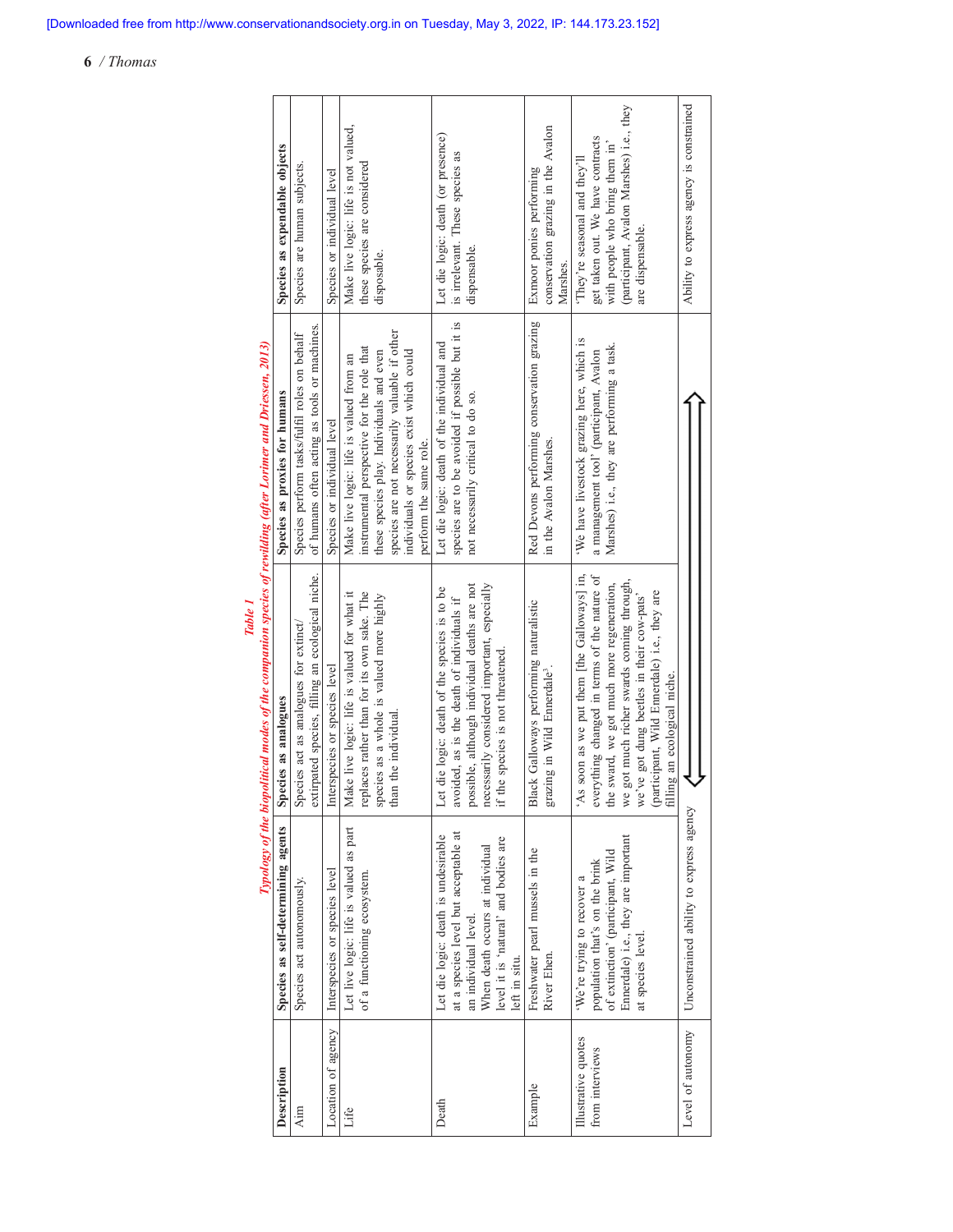between the modes are not fixed. While each mode is discussed separately for clarity there is overlap between them: species can move between modes and can be subject to more than one mode at any one time, rendering their governance highly complex. While the modes identified aim to make clear distinctions between conceptual approaches and to provide an analytical framework, when applied to disordered reality and unruly life the boundaries between them become considerably blurred. Therefore, while all of the biopolitical modes were present at both the Avalon Marshes and Wild Ennerdale their application was "situated" (sensu DeSilvey and Bartolini 2018 and Ward and Prior 2020) and was contingent upon species, location and time.

#### **Self-determining agents**

This biopolitical mode recognises and values species as self-determining agents, particularly as part of a functioning ecosystem. This is illustrated by birds at the Avalon Marshes and by birds, trees, pine marten, Freshwater pearl mussels *Margaritifera margaritifera,* and to some extent, cattle in Wild Ennerdale. This mode is notably distinct from other modes identified (and from classic biopolitical modes) in that species are let live rather than made live in recognition of and respect for their other-than-human autonomy. Meanwhile, although death, particularly of the species as a whole, is undesirable, the 'let die' logic remains. Indeed, human intervention is so restrained with regard to species that are treated as self-determining agents that when death occurs, bodies are left in situ, something which is contrary to many other modes of biopolitics, e.g., those relating to pastoral farming.

This mode was evident in responses from participants which highlighted the way species displayed agency independently of humans. At the Avalon Marshes, participants spoke of species doing things of "their own accord": "things are coming in of their own accord" and "a lot of wildlife, birds came there [the Avalon Marshes] on their own accord" and very similar comments were made by participants at Wild Ennerdale: "all we can do I think is try and make the habitat the highest quality that it can be so maybe they'll [golden eagles] come over of their own accord one day" and "we were looking at pine marten reintroduction, but we took advice from the Vincent Wildlife Trust and … they didn't want us to do that because they wanted it to happen naturally." These participants are referring to the agency of companion species in performing "auto-rewilding" (Tsing 2017), demonstrating their autonomy via self-reintroduction and also, certainly in the case of pine marten at Wild Ennerdale, exhibiting rewilding's preference for changes to occur as a result of natural processes rather than human intervention.

Similarly, illustrating that agency can be attributed to other-than-human species as well as OTHAs and that the modes of biopolitics identified here are equally as applicable to species generally as animals specifically, participants at Wild Ennerdale emphasised the processes involved in the regeneration of woodland and the agency of woodland in regenerating itself:

"We've done a whole load of planting in that upper end [of the valley], hundreds of thousands of trees, not to create a wood, but to create a seed source, because actually we're interested in the process, not the outcome. So the process is to say "right here's a load of seeds we're throwing into the system, away you go woodland, regenerate yourself" (participant, Wild Ennerdale)."

Indeed, participants from Wild Ennerdale attributed considerable agency and self-determination to trees—one described Sidewood (an ancient birch-oak woodland on the southern side of the Ennerdale Valley) as "marching up the hill" while another said that they were "seeing the non-indigenous conifer trees slowly marching up the hillside."

A similar expression of autonomy was evident, though to a lesser extent, in relation to the cattle in Wild Ennerdale. While, as will be discussed later in the article, participants acknowledged that humans could enrol (as tools or machines) or permanently curtail bovine agency they also alluded to elements of autonomy in the cattle's existence in that they are, as "a domesticated animal, given a lot different parameters, and a lot different area to do what [they] want[…], rather than to do what [their] keeper decides." Participants discussed the way that cattle exerted their agency within these new, somewhat "de-domesticated" (Lorimer and Driessen 2013) parameters, with one participant emphasising their freedom to roam the Ennerdale Valley: "they could roam, they could do their own thing, whether it be under trees, whether it be in the water, in the river, and in the lake, up high on the fells" and "they go into the forest in times of heavy rainfall, for shelter, and they'll go higher up on the slopes in times of hot weather, to try and get away from the flies, and get a bit more air, wind." Another participant also emphasised the cattle's liberty to go where they liked and that the result of them being able to express their preferences was beneficial for the landscape: "there's routes that the cattle go, totally favour, and areas they just ignore entirely so you end up with this mosaic of structure." The language used by participants here was different from other comments (discussed later) where the cattle were described as being 'let' or 'allowed' to behave in a certain way. In these examples the cattle are free to express their agency without needing permission from humans, illustrating their status as self-determining agents. Allowing other-than-humans to be self-determining agents could be seen to be the aim of rewilding given its aspirations to increase non-human autonomy (Navarro and Pereira 2012; Lorimer et al. 2015; Tanasescu 2017; Gammon 2018; Pettorelli et al. 2018) and this mode demonstrates some of the radical tolerance for human dwelling with other species which scholars have identified rewilding as having the potential to offer (Campbell 2006; Lorimer and Driessen 2013).

# **Analogue species**

In this mode animals/species serve as analogues for other animals/species, particularly those that have been extirpated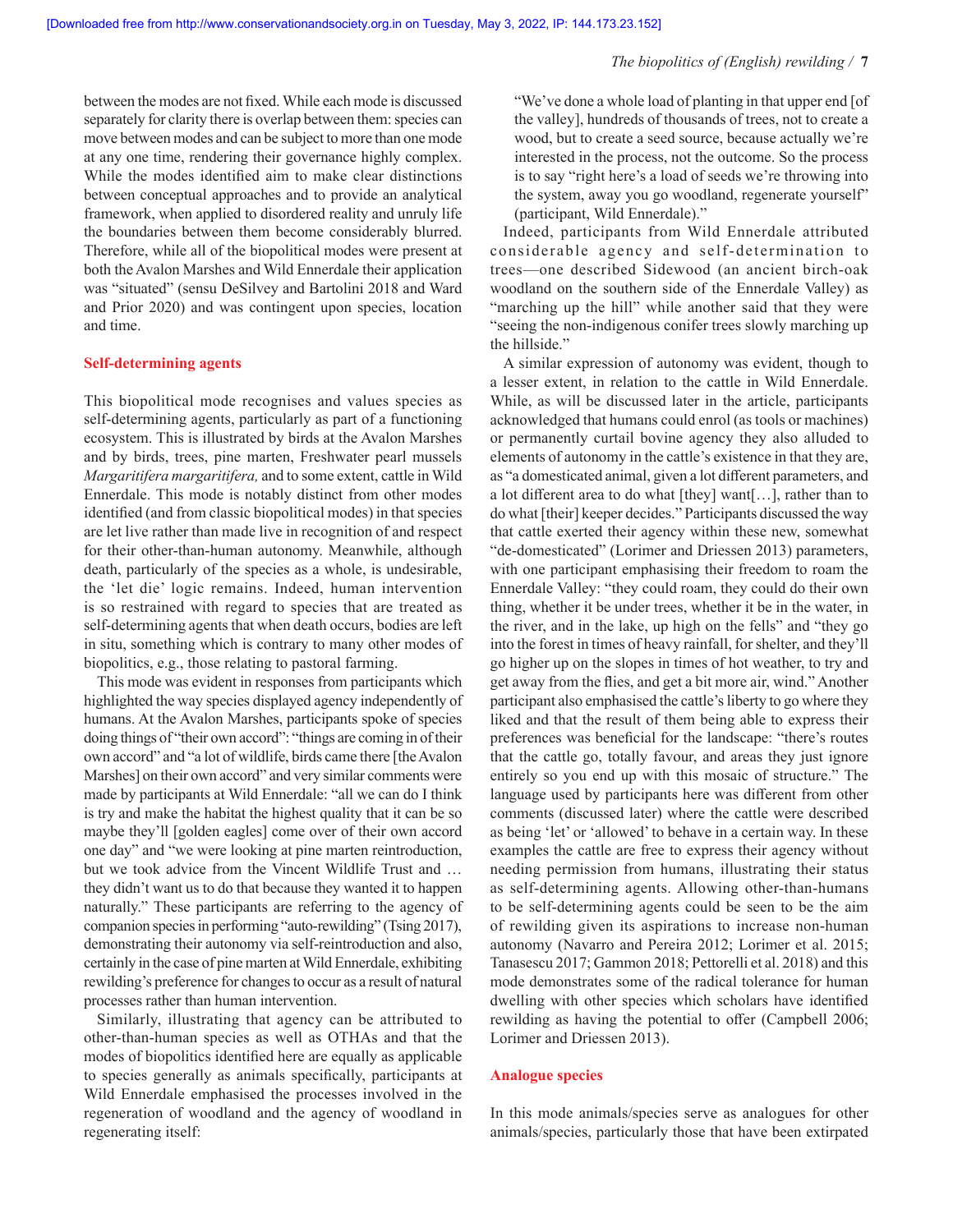locally or are extinct globally. This is particularly well illustrated by cattle at both the Avalon Marshes and Wild Ennerdale. The cattle's individual lives are not intrinsically valuable since they are "made live"<sup>4</sup> to represent another species and individuals can therefore be "let die" although the continuation of the species is important, especially if it is the only one capable of filling a particular ecological niche. It was in acting as disturbance factors and dynamic forces within the Avalon Marshes and Wild Ennerdale ecosystems that cattle were discussed by participants as performing the role of analogue for missing species. This was made either more or less explicit with participants sometimes referring to the extinct Aurochs *Bos primigenius*, sometimes to large herbivores, and sometimes only to the cattle as filling an ecological or trophic niche within the ecosystem. In particular, this was referenced in relation to the size of the cattle and their grazing habits, as compared to sheep, and the benefits that they thereby offered. The size of cattle was considered important since their physical bulk could be exploited in the cause of ecological restoration. One participant highlighted how cattle "create regeneration niches, because they're a bit heavier [than sheep] so their footprints become regeneration niches, they don't compact the soil" and another explained how the "poaching" of the ground created by the cattle's hooves is "the disturbance the [Wild Ennerdale] partnership looks for, pushing seeds into the ground, helping them germinate." In relation to grazing, participants highlighted that cattle are "a native grazer in that they're descended from Aurochs" (participant, Wild Ennerdale) implying that cattle can therefore act as an analogue for the Aurochs and emphasising their native status as compared to sheep, which participants described as non-native. The specific manner in which cattle graze was seen as particularly important, with participants emphasising that their grazing habits differ from that of sheep: "the fundamental difference between the nibblers, the sheep … and the cattle is in the way that they eat. Cattle wrap their tongues round and rip, so you get these areas where there can be regen[eration]" (participant, Wild Ennerdale) and "they don't selectively graze, they just rip out everything with their tongues and their mouths and they take coarse stuff as well as fine stuff" (participant, Wild Ennerdale). This activity was seen as valuable since not only was it a "different way" of grazing (participant, Wild Ennerdale) but because it was a "different trophic level of grazing … to replicate what would've been there before" (participant, Wild Ennerdale). The comment from this participant focuses on two important and distinct, though very closely related, roles for the cattle: first occupying a specific "trophic level" and second being analogues for "what would've been there before" e.g., Aurochs. This employment of species, particularly cattle, as analogues for their extinct or extirpated ancestors is widely discussed in the literature on rewilding (e.g., Lorimer and Driessen 2013, 2016; Jørgensen 2015; Lorimer et al. 2015; Jepson et al. 2018), and the Avalon Marshes and Wild Ennerdale can therefore be seen as aligned with this approach to the companion species of rewilding.

#### **Animal machines, human proxies**

In this biopolitical mode other-than-humans are used as 'machines' and serve as 'proxies' for humans i.e., they act on behalf of humans in performing ecological restoration (von Essen and Allen 2016): again this mode is exemplified by cattle at both sites, the Avalon Marshes and Wild Ennerdale, with the cattle deployed as proxies for humans, performing tasks on their behalf and playing a role in ecosystem restoration. The cattle are "made live" but their life is not seen as valuable in and of itself, rather it is the role that these animals/species play which is valuable. Therefore, the individual and even the species is not valued if there is another individual/species which can perform the same function, hence the "let die" logic is applied to them—while their death is to be avoided if possible, these species can be allowed or permitted to die. The tool or machine-like status of the cattle was overtly acknowledged in the Avalon Marshes: one participant stated that livestock grazing was a "management tool," another highlighted the way in which 'labour' by cattle is replacing machinery, "we do grazing with livestock whereas it would be done with machinery maybe," while another participant acknowledged that labour saying "they [the cattle] do a good job for us." These comments exemplify the way that cattle are being recruited to act on behalf of humans, often performing roles in "difficult parts of the site" that would otherwise be hard to manage (participant, Avalon Marshes). This proxy status was also evident in the way that Wild Ennerdale participants discussed the cattle, describing them as "doing the things that the management group wanted the cattle to do … achieving the goals" (participant, Wild Ennerdale) and as "useful in their little heavy-footed way" (participant, Wild Ennerdale). These comments clearly illustrate how the cattle are being enrolled to serve as proxies for humans by performing ecological restoration on their behalf (von Essen and Allen 2016).

The emphasis on cattle in the discussion of this biopolitical mode is justified by the fact that cattle appear to be the rewilding 'tool' of choice in the Avalon Marshes and Wild Ennerdale rather than horses or deer for example which are used more widely in other rewilding projects: horses are present in the Avalon Marshes but play a much smaller role than cattle, similarly deer are present in both the Avalon Marshes and Wild Ennerdale but are not actively included in the rewilding projects. Indeed, while in theory this mode of 'animal machines, human proxies' could be applied equally well to horses and deer (or other species) these species do not appear to be employed in rewilding in England as commonly as cattle are. This choice is illustrative of how rewilding is negotiating its boundaries—enrolling cattle allows them to be simultaneously part of a rewilding project and an extensive farming system, thereby facilitating rewilding's negotiation of its boundaries with farming. This also assists in some of the complex ethical questions raised by rewilding with respect to animals "that are neither domesticated nor wild" (Jepson 2016). For example, cattle numbers can be controlled by slaughter as part of routine farming rather than rewilding practitioners having to engage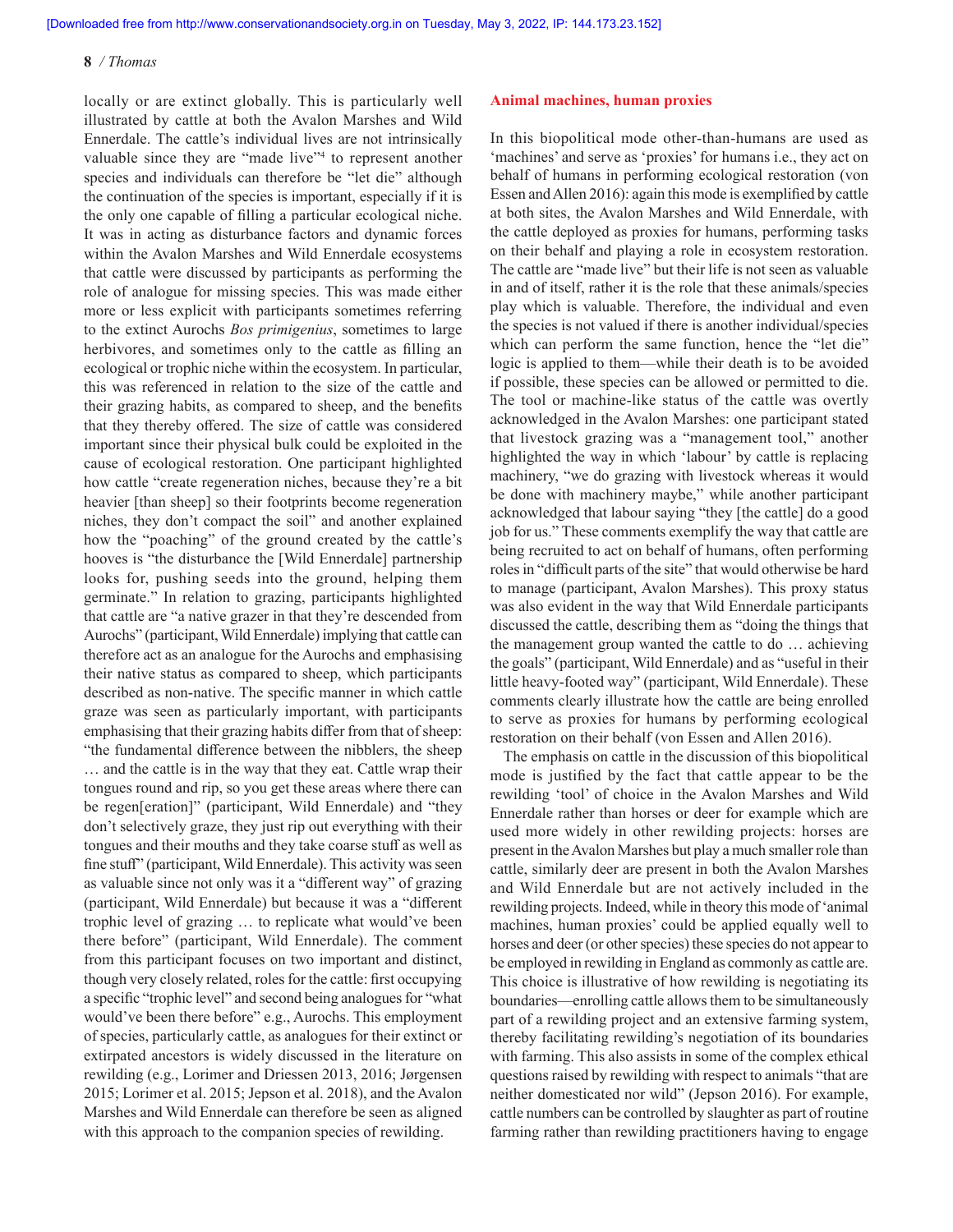in culling or allowing animals to die of 'natural' causes (e.g., starvation, disease or injury) both of which can cause public concern regarding animal welfare (Keulartz 2009; Lorimer and Driessen 2013, 2014). Cattle also have a far less complicated "association with categories of wildness and domestication" than horses (see DeSilvey and Bartolini 2018) or deer (see Linnell et al. 2015): while, in the UK at least, cattle can be positioned relatively firmly within the category of domestic, horses and deer cross the boundary between the wild and the domestic. DeSilvey and Bartolini (2018: 9) suggest that the terms ""wild" and "domestic" do not adequately describe the characteristics of the ongoing relationship between people and horses" while, with respect to deer, Linnell et al. (2015: 981) point out that it is often "difficult to say under which contexts animals are wild and under which they are domestic." The deployment of cattle as human proxies, therefore, avoids the potentially more problematic negotiation with species which would occupy more complex places and roles within rewilding, especially since current biopolitical modes (including those identified during this research) still tend to adhere to the wild/ domestic dichotomy noted by Keulartz (2009) despite the fact that the companion species of rewilding do not fit neatly within these categories (Jepson 2016).

## **Expendable objects**

This mode sees the companion species of rewilding treated as objects which are fungible and therefore not valued as either individuals or species. This is illustrated by cattle in Wild Ennerdale and cattle and ponies in the Avalon Marshes. While the OTHAs are "made live" for as long as is convenient/ necessary, they are then "let die" without any real concern. This mode perhaps most clearly illustrates that the biopolitics of rewilding is not yet consistently providing the enlightened attitude to dwelling with other species which it has offered (Campbell 2006; Lorimer and Driessen 2013). Despite all the benefits and 'services' that companion species of rewilding were seen to offer, they were, at times, considered to be expendable in the rewilding projects, either in terms of their presence not being required on a permanent basis, or more seriously, in terms of their lives being treated as dispensable. While no participant stated this latter position outright in relation to life and death decisions (though one did speak of animals being moved to another area indicating that their presence was not only no longer required but was actually undesirable), several participants spoke of the risks that they were prepared to expose companion species to (e.g., harsh conditions, disease) (again, this was particularly the case with regard to cattle) and only one spoke of any attempt to mitigate these risks (with careful monitoring).

Given the experimental nature of rewilding, risks were often unknown, something which is recognised in the discourse on rewilding (e.g., Nogués-Bravo et al. 2016). This was stated clearly in relation to Wild Ennerdale where cattle had not been present for approximately 70 years, with one participant explaining that when the introduction of cattle was proposed "everyone said we were crazy, because we didn't know what disease there may be, or animal health problems, on land that's never been farmed for a long time … it was said that we would have trouble with Redwater, with ticks." Other participants made similar comments about the experimental nature of (re)introducing cattle to Wild Ennerdale and the negative consequences that were predicted e.g., "all the other farmers, said they'd [the cattle] be dead, belly-up in the lake within weeks" and "all of the other farming community around him [farmer reintroducing cattle] said that won't work, you can't do it, the animals will be dead, they'll be floating in the lake." Participants went on to explain that, for the most part, these dire predictions had not been borne out but only one participant spoke of the care that had been taken to ensure that this was the case saying that they intended to "keep a good eye on them [the cattle]" and "if things were going wrong, we could hopefully spot it and right it." This indicates that, for the other participants at least, these cattle are considered somewhat disposable<sup>5</sup> and are wittingly exposed to unfavourable conditions which, as was acknowledged by participants, would be too harsh for less hardy breeds e.g., "some of the more commercial animals, if you tried them on this land they wouldn't do so well<sup>6</sup>" (participant, Avalon Marshes). Indeed, one participant noted that Forestry England had specifically wanted a "hardy breed" of cattle for Wild Ennerdale for this reason.

This disposable status was also evident, albeit in a less serious form, in the way in which cattle (and other grazers) were only temporary members of the Avalon Marshes ecosystem, with participants explaining that the cattle are "not a complete part of the process within our site … they come and go." This point was reinforced and extended by another participant who explained that (in this case) the ponies "are seasonal and they'll get taken out, we have contracts with people who bring them in … they just get used on different sites and … [they get taken out] when the gorse isn't growing to an extent and they've done their bit". This comment illustrates the utility, in controlling gorse, and the expendability of the ponies, in that once the ponies have "done their bit" their presence is no longer required or even desired. These comments show the very real sense in which the animals governed by this mode of biopolitics are rendered fungible—they are not valuable as individuals, or even necessarily as a species except for the role(s) they perform within an ecosystem. If the role could be performed by another individual or species then this would be entirely acceptable to the rewilding project, making the life and death of these OTHAs of little concern to rewilding practitioners.

# **CONCLUSION**

As discussed above, Lorimer and Driessen (2013, 2016) have suggested that rewilding requires new modes of biopolitics for its interactions between companion species and, as this research has demonstrated, new modes are certainly in evidence in the Avalon Marshes and Wild Ennerdale. While these new modes include OTHAs in "multispecies landscapes" of rewilding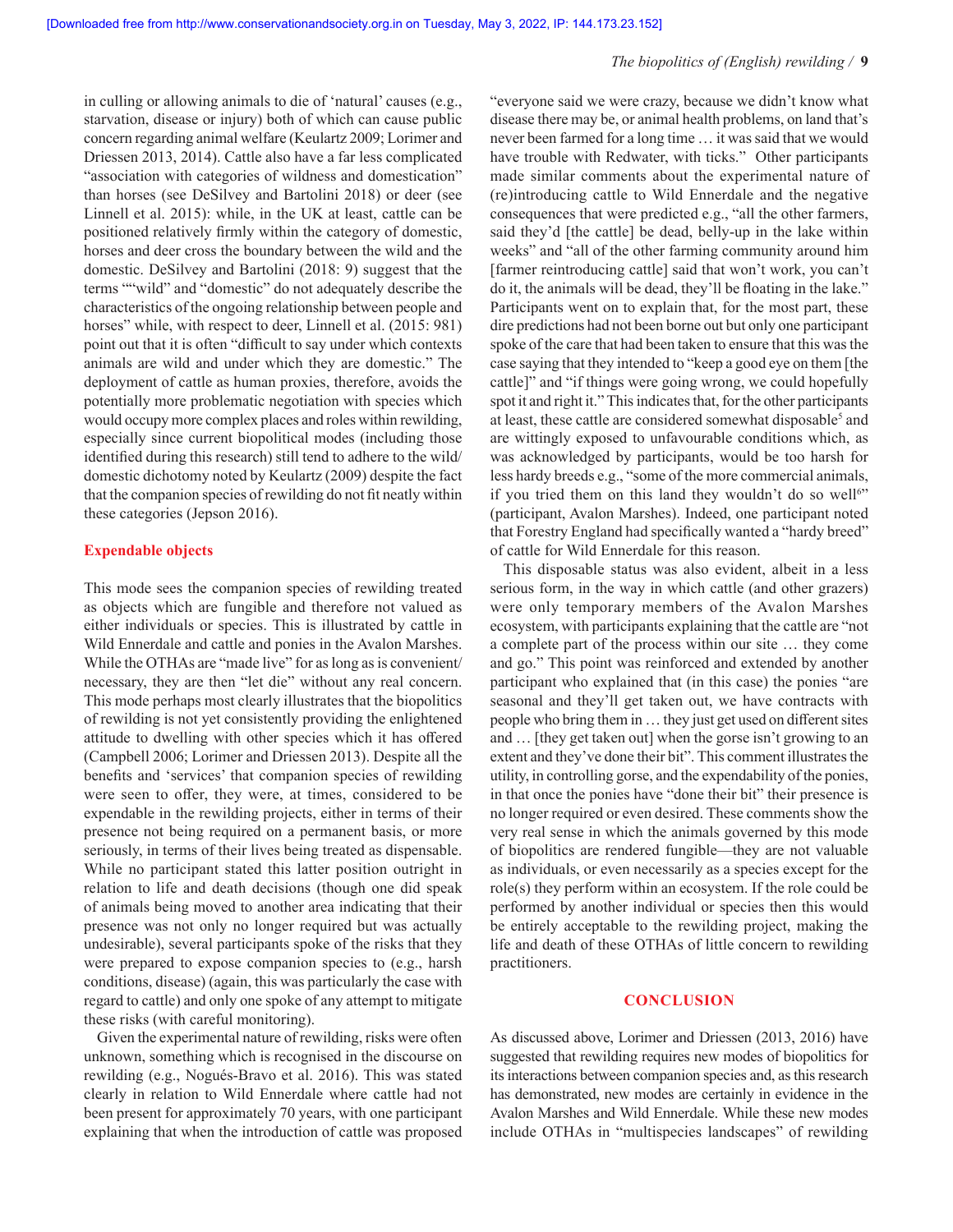(Tsing 2012) there is as yet, with the exception of the mode relating to species as self-determining agents, little evidence of the "radical tolerance" of other species (Campbell 2006) or the "shift from a biopolitics as a *control over life* to a biopolitics of *living with*" (Lorimer and Driessen 2013, emphasis added) which rewilding calls for. Whereas the mode of biopolitics with regard to self-determining agents can be described, to adapt Foucault (1976), as "let live and let die" the other biopolitical modes (proxies, analogues, expendable objects) are the classic Foucauldian "make live and let die" (Foucault 1976). While these modes are ideologically different from those that operate in farming or traditional conservation, in practice, they operated in very similar ways. In these modes, the negotiation with rewilding's companion species is much more controlling than it is in the mode of species as self-determining agents and much more aligned to the classic Foucauldian logics of life and death, potentially making these modes open to criticism for their coercive, exploitative approach to other-than-human species. The interesting difference with regard to species as self-determining agents is that in this mode species are let live as well as let die something which displays rewilding's ambitions for an increase in natural autonomy (Navarro and Pereira 2012; Lorimer et al. 2015; Tanasescu 2017; Gammon 2018; Pettorelli et al. 2018). Thus, this mode of biopolitics is not coercive in the sense of "make live, let die" (Foucault 1976) since other-than-humans are not made, or forced, to live but let live, in that they are allowed, or even enabled to live, perhaps more in line with a sense of other-than-human "flourishing" (Haraway 2003; Tsing 2012).

Given the commonalities between the biopolitical modes operating in the Avalon Marshes and Wild Ennerdale, despite the sites being purposively selected to display different contexts of rewilding, it is reasonable to conclude that the biopolitical modes outlined in this article are likely to be present in other English rewilding sites. Given the rapidly changing landscapes of rewilding, it is also reasonable to conclude that as rewilding progresses these biopolitical modes will evolve as we develop new ways of living with companion species and dwelling in (wilder) landscapes with them. In particular, it is extremely important to note that the "let live, let die" approach to selfdetermining agents is likely to be evident only because no large carnivores are involved in rewilding at the Avalon Marshes or Wild Ennerdale (or, at least at present, in England). The absence of large carnivores allows for a relatively permissive mode of biopolitics in relation to species as self-determining agents and it is probable that if large carnivores were to become involved in rewilding in England, the biopolitical approach to self-determining agents would be significantly revised.

Similarly, given that rewilding in England is conducted in the low- to mid-range of the rewilding spectrum, rewilding initiatives are very cautious about which species they assign to the biopolitical mode of self-determining agent. Only certain OTHAs are assigned to this mode and, at present, this appears to be limited to those species which are considered 'wild' as opposed to 'domestic.' This is not necessarily the case in rewilding initiatives in other countries with the Oostvaardersplassen providing a good example. There cattle, horses and deer are treated as self-determining agents and therefore have been 'let' (in the sense of "let die" (Foucault 1976)) starve to death, causing outrage in animal welfare communities. While, for example, the Freshwater pearl mussels of Wild Ennerdale act as self-determining agents their status as wild, and also as "non-charismatic" (Ducarme et al. 2013), means that they are not afforded the same level of concern by the public as domestic or "charismatic"<sup>7</sup> species: rewilding's negotiation with them is therefore not subject to considerations of public sentiment. Lambert (2002) has called such situations, where conservation decisions are affected by public sentiment, as "the trial of wildlife management by public opinion" and suggests that it "is here to stay"—something which is clearly highly relevant to rewilding with its novel, radical and often controversial decisions in its negotiations with OTHAs and the new modes of biopolitics that it creates. The boundary of what is publicly acceptable in relation to the treatment of OTHAs within all the biopolitical modes identified by this research is therefore something which rewilding must negotiate. This has the potential to become further complicated in the future since the biopolitical modes identified here still adhere to the wild/domestic dichotomy noted by Keulartz (2009) despite the fact that the companion species of rewilding are increasingly resisting such neat categorisation (Jepson 2016).

This research's exploration of the biopolitics of rewilding has revealed the new modes of biopolitics which rewilding is creating and the way in which ethical decisions (and related decisions with respect to care) are made in rewilding projects. The biopolitics proposed here contribute to understanding the new modes of human-animal relating which rewilding is creating and could inform human-animal relations in existing or future rewilding projects. This understanding could be enhanced by further research to assess the extent to which the typology developed here might apply to other (English) rewilding sites. This is especially relevant since at its most fundamental level rewilding seeks to reduce human intervention and restore other-than-human autonomy, at a practical level, however, it often finds itself having to curtail those ambitions in the interest of human and other-than-human coexistence, largely due to the highly anthropogenic environment and cultural landscapes within which it operates (Thomas 2021). As a result, rewilding is domesticated (Thomas 2021), tamed (Martin et al. 2021), and adapted to fit alongside other land uses (especially agriculture) (Gordon et al. 2021); while the case sites discussed here are in England, it is likely that rewilding in other countries will face similar constraints with regard to their practices, and, therefore, in the biopolitical modes involved. The nature of these biopolitical modes is inherently fraught as humans and OTHAs negotiate new relationships within the novel ecosystems that rewilding produces while still being informed, and sometimes constrained, by existing biopolitical modes present in agriculture or traditional conservation. This research therefore sheds light on the nascent biopolitical landscape of rewilding as it is developing in England and as it may develop in other countries, and the ethics and logics of care involved.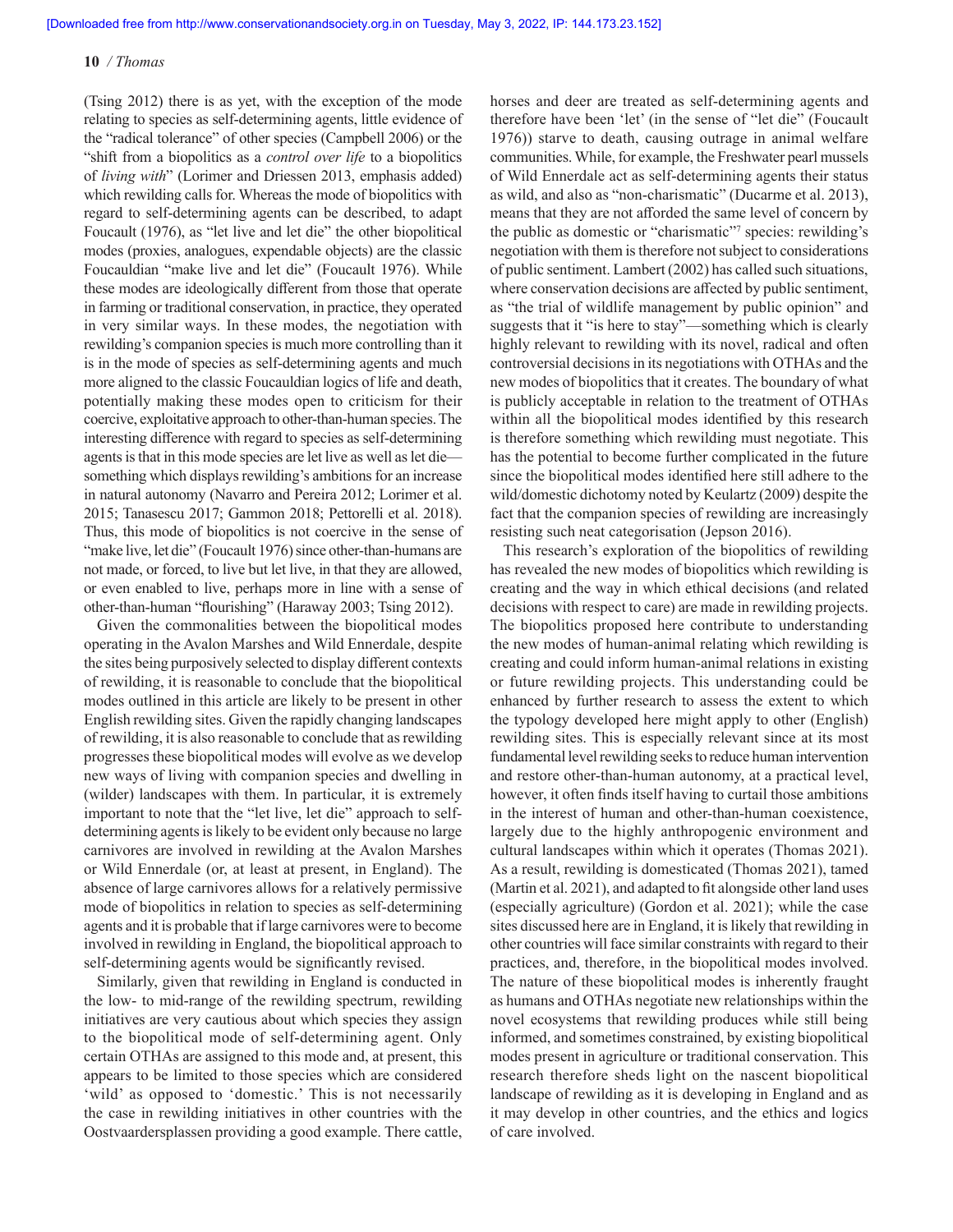#### **Acknowledgements**

The research on which this article is based was conducted as part of a PhD at the University of Exeter during which I was supervised by Angela Cassidy, Matt Lobley and Michael Winter. I gratefully acknowledge all participants of this research who contributed their time and expertise without which this paper could not have been written. I am also grateful to the two anonymous reviewers whose feedback helped me to improve this article.

#### **Declaration of competing/conflicting interests**

The author declares no competing interests in the conduct of this research.

#### **Financial disclosure**

This research was funded by a Ph.D. studentship from the University of Exeter.

#### **Research ethics approval**

This research was approved by the University of Exeter's College of Social Science and International Studies Ethics Committee: ethics approval document number 201819-058.

#### **Data availability**

The data used in this research are not accessible due to privacy restrictions.

#### **NOTES**

- 1. Quotation marks are used here to acknowledge that neither site explicitly self-identifies as rewilding. Indeed, finding sites in England which did explicitly self-identify as rewilding was something of a challenge when the field work for this research was conducted in 2018. Nonetheless, both of these sites have been identified as examples of rewilding by others and Wild Ennerdale is a member of the European Rewilding Network.
- 2. It should be noted that not being considered desirable is very different in conservation terms from being considered undesirable. Species which are specifically considered undesirable are often subject to targeted persecution rather than simply (benign) neglect.
- 3. Naturalistic grazing is a rewilding strategy in which herbivores are enrolled as stochastic disturbance factors within an ecosystem with the emphasis on (re)instating grazing as a natural process and as an end in itself rather than a means to an end (Hodder et al. 2005). By comparison, conservation grazing which is a conventional conservation technique, although it is also employed in rewilding projects, uses grazing as a means to an end with herbivores deployed to maintain habitat in a particular condition (Hodder et al. 2005).
- 4. This is particularly so in the case of species which are specifically bred or engineered to replace/replicate another species e.g., the Tauros which is being bred as a "functional analogue" for the Aurochs (Jepson et al. 2018).
- 5. It would also be possible to argue that the cattle are viewed as 'consumable' given that in both, the Avalon Marshes and Wild

Ennerdale, they are part of a working farm systems and therefore liable to be slaughtered for human consumption.

- 6. While this comment was made in relation to the Exmoor ponies at the Avalon Marshes it applies equally to the Highland cattle present there.
- 7. Charisma is a poorly defined concept in conservation biology although the traits of being "large" (cf Hird's (2009) "big like us"), "exotic", "terrestrial" and "mammalian" have all been identified as contributing to it (Albert et al. 2018). While the cattle, horses and deer of the Oostvaardersplassen may not be regarded, certainly by western standards, as 'exotic' they, do possess the other traits, and horses also often fall into the category of companion animal (certainly in the UK where they are not considered a food animal). This adds another layer of complexity to the way that horses are viewed by humans and therefore to the way they are regarded in relation to rewilding projects and the level of care that should be extended to them.

# **REFERENCES**

- Albert, C., G.M. Luque, and F. Courchamp. 2018. The twenty most charismatic species. *PLoS ONE*.
- Biermann, C. and R. Anderson. 2017. Conservation, biopolitics, and the governance of life and death. *Geography Compass* 11(10).
- Biermann, C. and M. Mansfield. 2014. Biodiversity, purity, and death: conservation biology as biopolitics. *Environment and Planning D* 32: 257–273.
- Braverman, I. 2016. *The regulatory life of threatened species lists" in animals, biopolitics, law: lively legalities*. Pp. 19–38. Oxon: Routledge.
- Campbell, T. 2006. 'Bios,' immunity, life: the thought of Roberto Esposito. *Diacritics* 36(2): 2–22.
- Clancy, C. and K. Ward. 2020. Auto-rewilding in post-industrial cities: the case of inland cormorants in urban Britain. *Conservation & Society* 18(2): 126–136.
- Corlett, R.T. 2016. Restoration, reintroduction, and rewilding in a changing world. *Trends in Ecology and Evolution* 31(6): 453–462.
- Cronon, W. 1996. The trouble with wilderness: or, getting back to the wrong nature. *Environmental History,* 1(1): 7-28.
- Deary, H. and C.R. Warren. 2019. Trajectories of rewilding: a taxonomy of wildland management. *Journal of Environmental Planning and Management* 62(3): 466–491.
- DeSilvey, C. and N. Bartolini. 2018. Where horses run free? Autonomy, temporality and rewilding in the Côa Valley, Portugal. *Transactions of the Institute of British Geographers* 44: 94–109.
- van Dooren, T. 2014. *Flight ways—life and loss at the edge of extinction, nucleic acids research*. New York, NY: Columbia University Press.
- Ducarme, F., G.M. Luque, and F. Courchamp. 2013. What are 'charismatic species' for conservation biologists? *BioSciences Master Reviews* 1: 1–18.
- von Essen, E. and M. Allen. 2016. Wild, but not too-wild animals: challenging Goldilocks Standards in rewilding. *Between the Species* 19(1): 80–108.
- Evans, J. and P. Jones. 2011. The walking interview: methodology, mobility and place. *Applied Geography* 31: 849–858.
- Foucault, M. 1976. *"Society must be defended" Lectures at the College de France, 1975-76*. New York, NY: Picador.
- Foucault, M. 1978. *The will to knowledge*. London: Penguin.
- Foucault, M. 1990. *The history of sexuality, Volume I: an introduction*. New York, NY: Vintage Books.
- Gammon, A.R. 2018. The many meanings of rewilding: an introduction and the case for a broad conceptualisation. *Environmental Values* 27(4): 331–350.
- Gibbs, G. 2012. *Thematic coding and categorizing," in analyzing qualitative data*. Pp. 38–55. London: SAGE Publications.